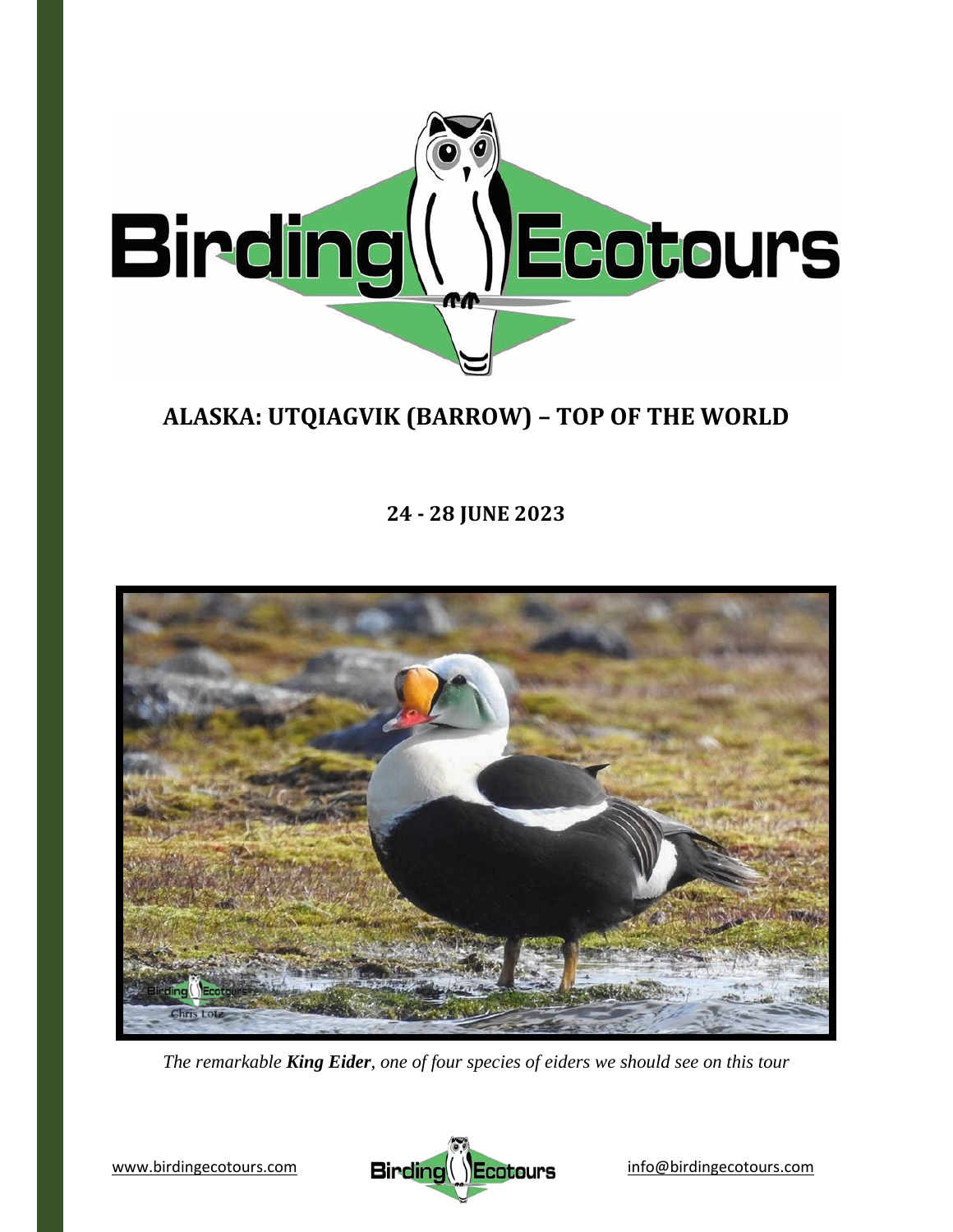Utqiagvik (formerly Barrow), Alaska, is the northernmost city in the United States, located over 300 miles (480 kilometers) into the Arctic Circle. In the summer the sun never fully sets as the area experiences 24-hour daylight, an amazing phenomenon to see firsthand. Several species utilize this high-Arctic habitat for breeding, such as **Steller's**, **Spectacled**, and **King Eiders**, **Long-tailed Duck**, **Tundra Swan**, and numerous shorebirds.

This trip can be combined with our main tour **Alaska: Vast Beauty**, which immediately precedes it and covers many other amazing areas of Alaska.

## **Itinerary (5 days/4 nights)**

## **Day 1. Arrival in Utqiagvik**

This extension trip will start in Anchorage at the tail end of our main Alaska tour as we take an afternoon flight to Utqiagvik (formerly known as Barrow). Once we arrive we will get settled in for the evening with potential for some birding, depending on time and conditions.

Overnight: Utqiagvik



*The powerful Pomarine Jaeger patrols the waters of Utqiagvik.*

## **Days 2-3. Birding the Top of the World**

We will have the next two days to fully experience the culture and birding of Utqiagvik. With a large percentage of the population being Iñupiat, an indigenous Inuit ethnic group, there are many cultural aspects that give us a small insight into the life in the high Arctic. We will be

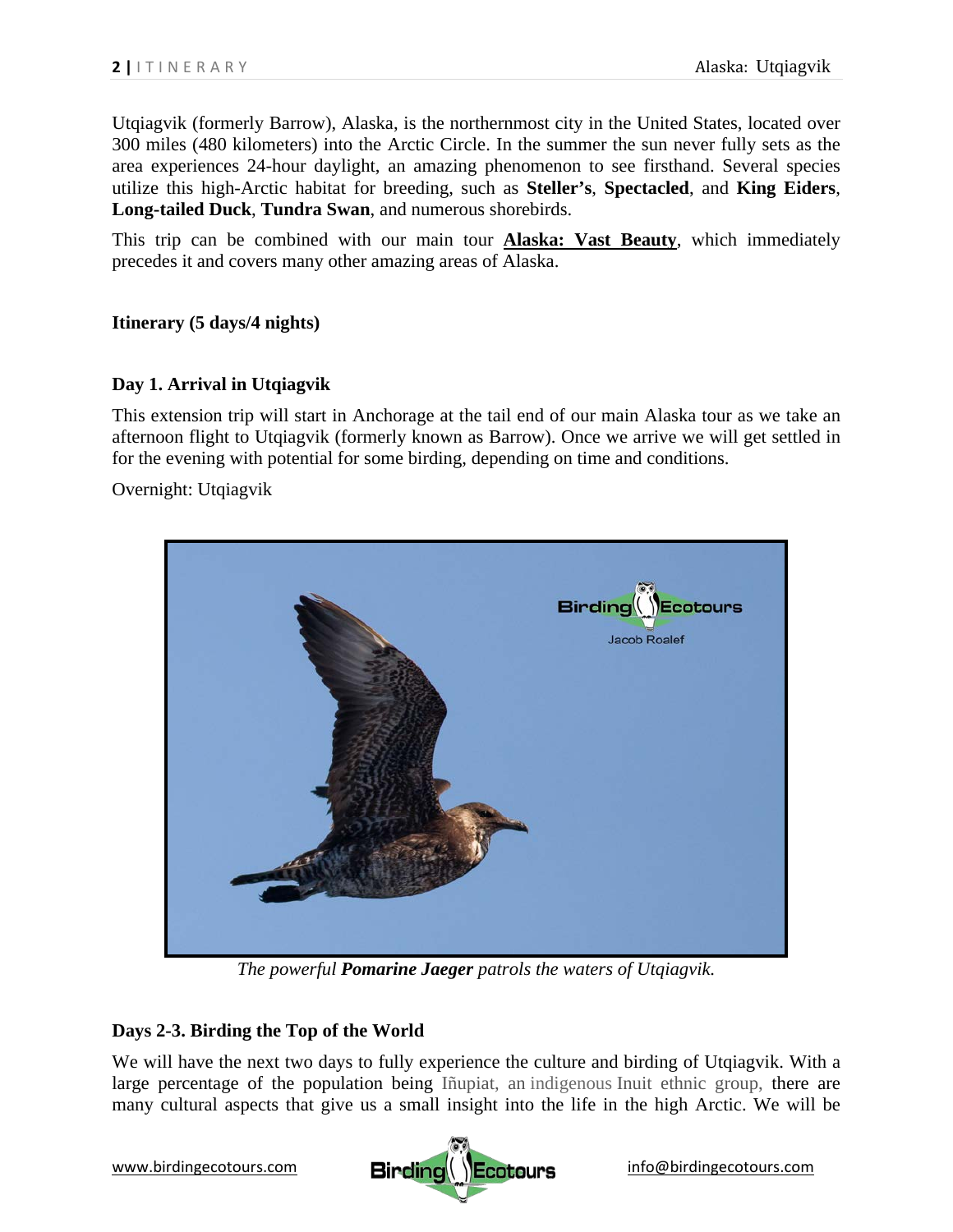birding around town, where the ice thaw can create nice ponds and lakes while also changing the habitat drastically day-to-day. These areas are famous for their small nesting populations of **Steller's**, **Spectacled**, and **King Eiders** as well as other waterfowl, such as **Tundra Swan**, **Brant Goose**, and **Long-tailed Duck**. Some of these thaws will also create shallower waters that are utilized by numerous shorebirds like **Red** and **Red-necked Phalaropes**, **Pectoral Sandpiper**, **Semipalmated Sandpiper**, and **Dunlin**. We will also spend some time birding Point Barrow, where **Pomarine Jaegers** are staples, with **Glaucous Gulls** hanging around, and we may even have a shot at a drifting **Yellow-billed Loon**. The combination of great birding, cultural experience, and the never-setting sun make Utqiagvik a memorable experience.

Overnight: Utqiagvik



*We hope to find the beautiful Red-necked Phalarope.* 

### **Day 4. Back to Anchorage**

We'll spend the morning birding around town again for our final looks at several species before catching an afternoon flight back to Anchorage. Once we arrive we will shuttle to a hotel for the evening.

Overnight: Anchorage

### **Day 5. Departure – tour concludes**

This morning we will use the hotel shuttle services to take us to the Anchorage airport to catch our various flights home. This concludes the extension tour to the unique area of Utqiagvik.